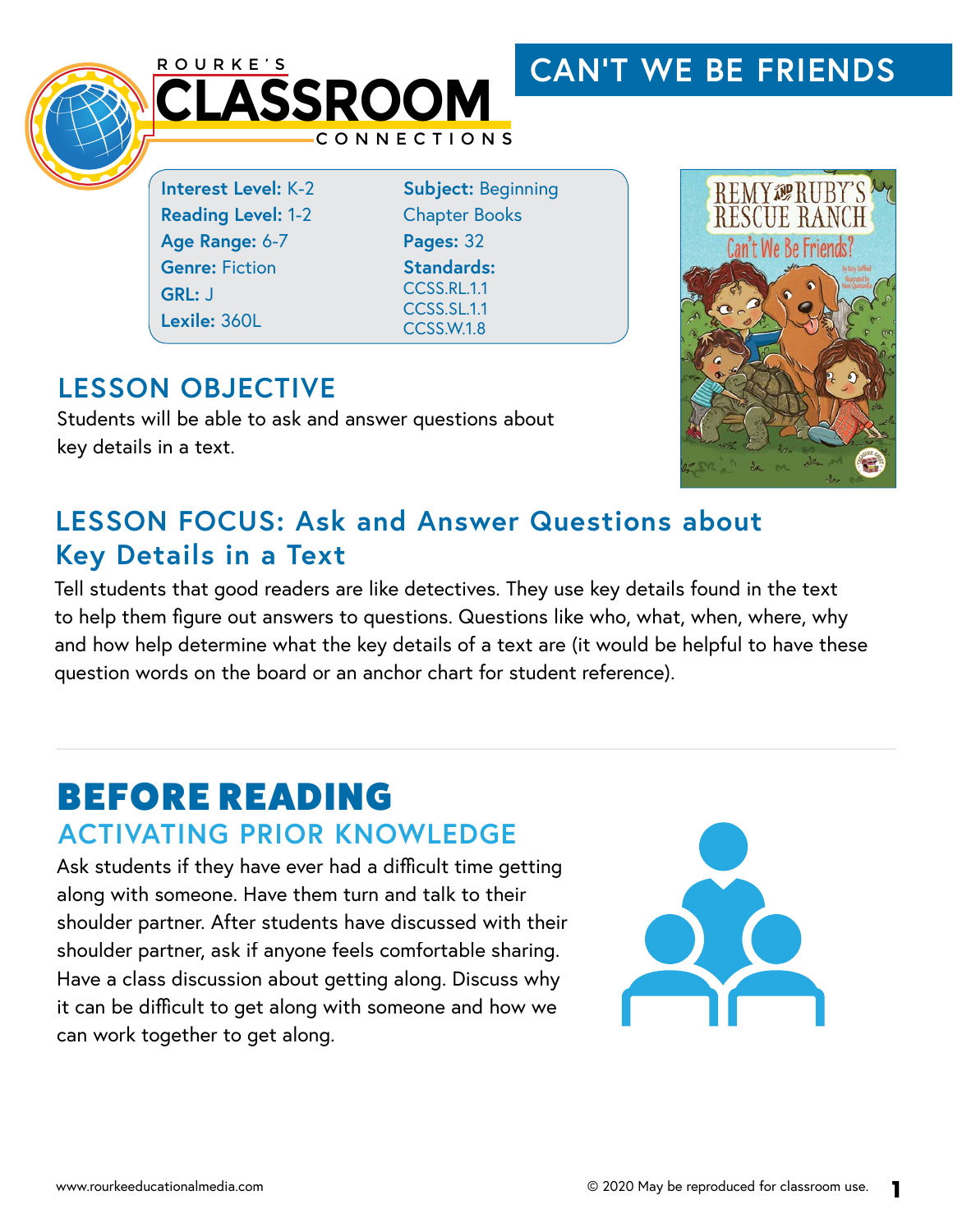#### **PREVIEW AND PREDICT**

Have students study the cover of the book. Ask them to describe what they see and share what they think they will learn in the book. Engage students in a book walk. Show them the table of contents, glossary, sample of pages and photographs.

# AS YOU READ

Read the book aloud. During reading, stop and talk about any bold or unknown words. Discuss each photograph and text feature. To support students understanding of key details, stop after a page or two and think aloud to model a question a good reader would ask about the text.

# AFTER YOU READ

Tell students that they are going to practice asking and answering questions about the book. Tell students to use the question words on the board or anchor chart. Give each student a sticky note or small piece of paper. Ask students to write down one question they have after listening to the book. After all students have completed their question, put them in pairs. Each pair will ask their question and then answer their partners question. When students are finished, have a class discussion about the key details in the book.

#### **SUGGESTED AFTER READING ASSESSMENT QUESTIONS**

**(Encourage students to look back in the text to support their answers):**

- 1. How can Remy and Ruby tell that Little Joe doesn't like Yoshi?
- 2. How did Remy and Ruby show Little Joe and Yoshi to be friends? What did they do?
- 3. How did Remy and Ruby help the two become friends?
- 4. How did Yoshi feel about Little Joe at the beginning of the story? How did their feelings change over time? Use details from the text.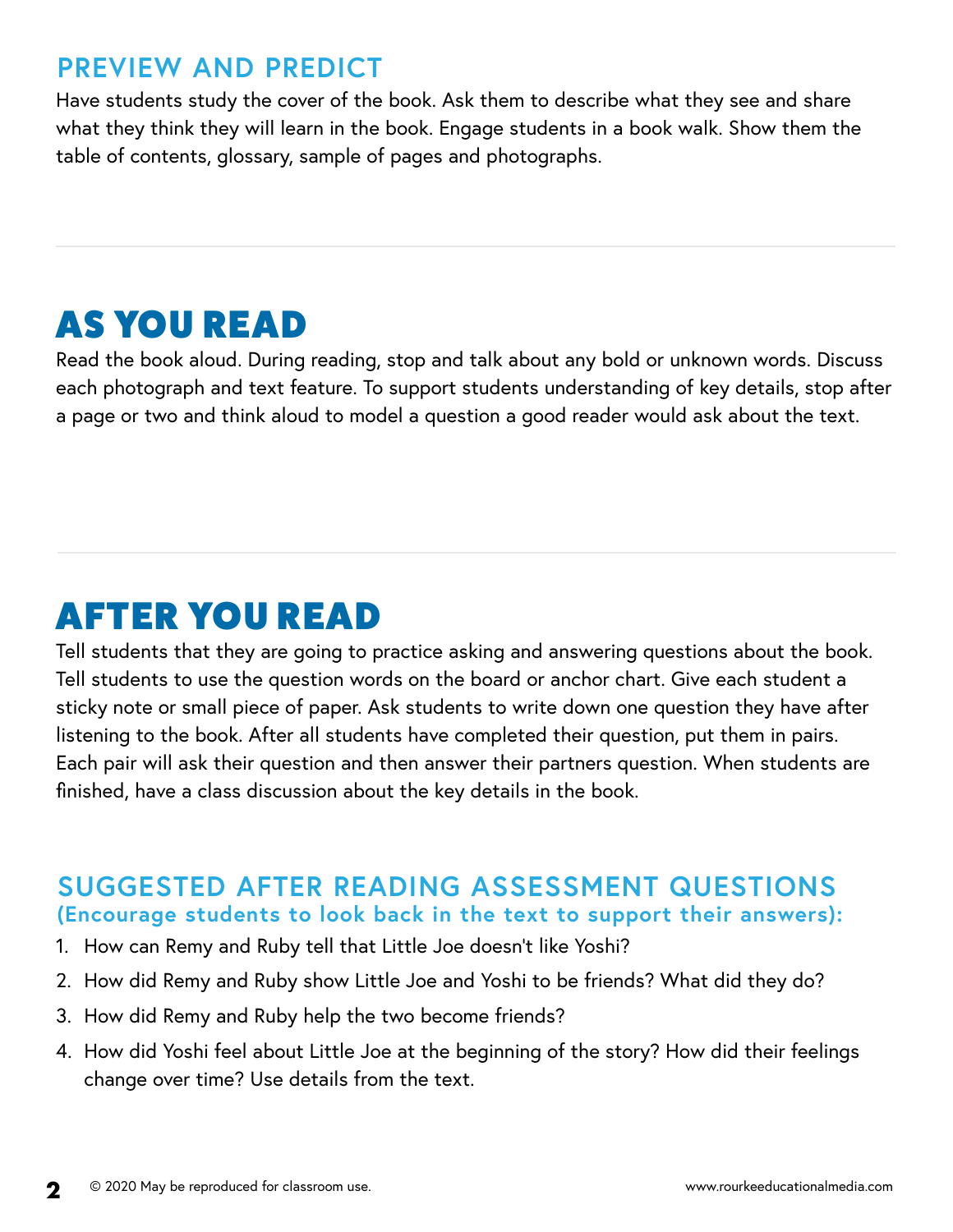## **STUDENT EXTENSION ACTIVITY - CAN'T WE BE FRIENDS**

**NAME: DATE:** 

#### **1. Complete the Using Context Clues Graphic Organizer.**

| Clue(s) | Meaning |
|---------|---------|
|         |         |
|         |         |
|         |         |
|         |         |
| Clue(s) | Meaning |
|         |         |
|         |         |
|         |         |
|         |         |
| Clue(s) | Meaning |
|         |         |
|         |         |
|         |         |
|         |         |
|         |         |

#### **2. Complete the Text-Self-Connections Graphic Organizer.**

#### **Directions:**

In the first column write or draw a sentence, phrase, or picture from the book you read. In the second column write about the connection you made to what you put in the first column. Was it a text – text connection, text-self connection, or text-world connection?

| <b>Connections</b>                                        |                                                           |                                                            |
|-----------------------------------------------------------|-----------------------------------------------------------|------------------------------------------------------------|
| Sentences, phrases, photos, and<br>graphics from the text | <b>My connections</b><br>Text-Text, Text-Self, Text-World |                                                            |
|                                                           |                                                           |                                                            |
|                                                           |                                                           |                                                            |
|                                                           |                                                           |                                                            |
|                                                           |                                                           |                                                            |
|                                                           |                                                           |                                                            |
|                                                           |                                                           | <b>Need More Space?</b><br>Grab a piece of<br>scrap paper! |